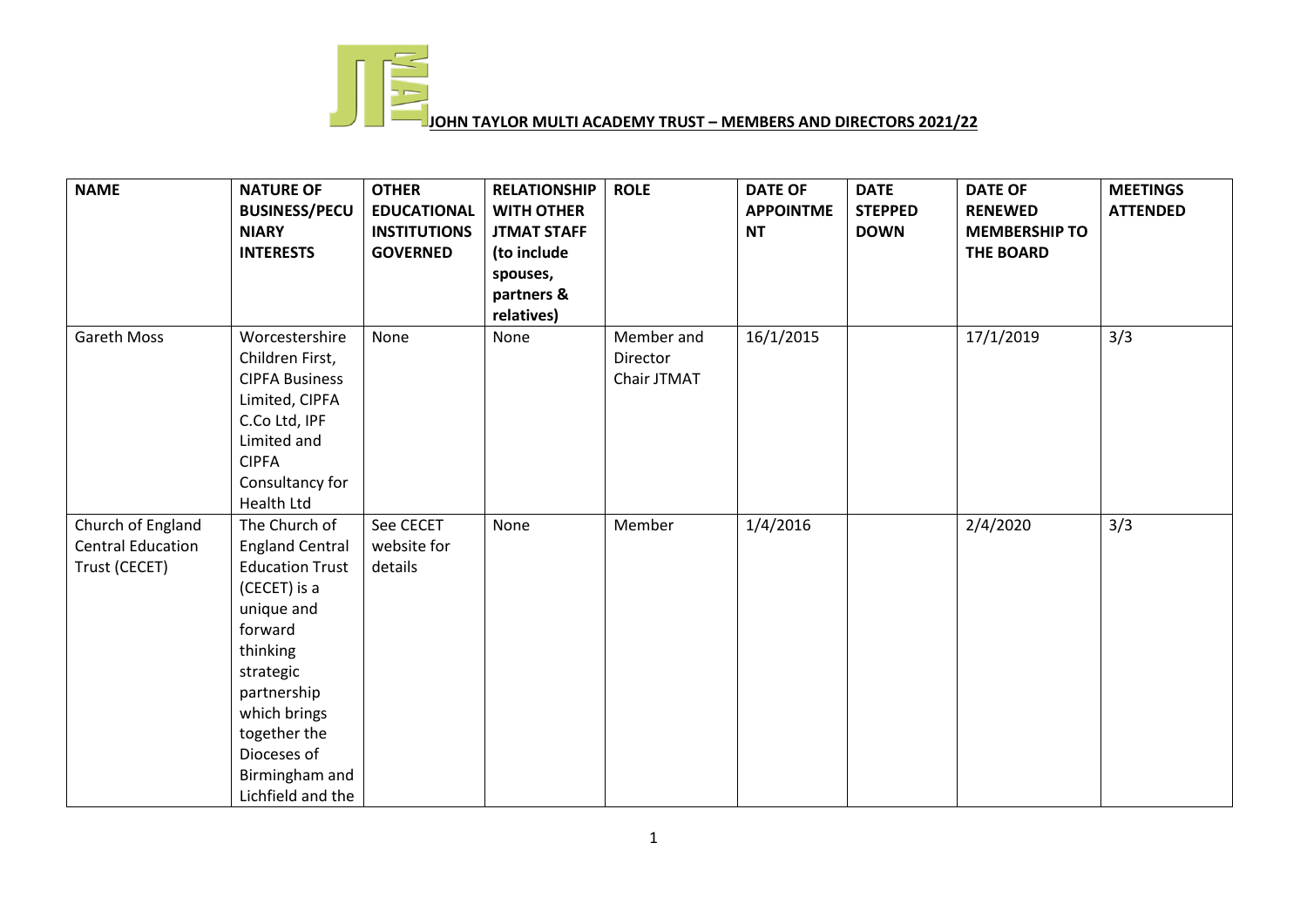| <b>NAME</b>          | <b>NATURE OF</b><br><b>BUSINESS/PECU</b><br><b>NIARY</b><br><b>INTERESTS</b>                                                                         | <b>OTHER</b><br><b>EDUCATIONAL</b><br><b>INSTITUTIONS</b><br><b>GOVERNED</b>                                                                                                   | <b>RELATIONSHIP</b><br><b>WITH OTHER</b><br><b>JTMAT STAFF</b><br>(to include<br>spouses,<br>partners & | <b>ROLE</b> | <b>DATE OF</b><br><b>APPOINTME</b><br><b>NT</b> | <b>DATE</b><br><b>STEPPED</b><br><b>DOWN</b> | <b>DATE OF</b><br><b>RENEWED</b><br><b>MEMBERSHIP TO</b><br><b>THE BOARD</b> | <b>MEETINGS</b><br><b>ATTENDED</b> |
|----------------------|------------------------------------------------------------------------------------------------------------------------------------------------------|--------------------------------------------------------------------------------------------------------------------------------------------------------------------------------|---------------------------------------------------------------------------------------------------------|-------------|-------------------------------------------------|----------------------------------------------|------------------------------------------------------------------------------|------------------------------------|
|                      | University of                                                                                                                                        |                                                                                                                                                                                | relatives)                                                                                              |             |                                                 |                                              |                                                                              |                                    |
|                      | Wolverhampton                                                                                                                                        |                                                                                                                                                                                |                                                                                                         |             |                                                 |                                              |                                                                              |                                    |
| Julia Jessel         | Staffordshire<br>County<br>Councillor (SCC)<br>for Needwood<br>Division.<br>Chairman of<br>Planning and<br>Countryside<br>Rights of Way<br>Panel SCC | None                                                                                                                                                                           | None                                                                                                    | Member      | 30/6/2020                                       |                                              |                                                                              | 2/3                                |
| <b>Colin Hopkins</b> | Executive<br>Director of RSA<br>Academies                                                                                                            | Member, The<br>Staffordshire<br>Schools Multi-<br><b>Academy Trust</b><br>Trustee, St<br>Bart's Multi-<br>Academy<br>Trust.<br>Trustee,<br>Amadeus<br>Learning<br>Partnership. | None                                                                                                    | Member      | 1/10/2018                                       |                                              |                                                                              | $\overline{3}/3$                   |
| Sharon Inglis        | None                                                                                                                                                 | Church<br><b>Gresley Infants</b><br>school                                                                                                                                     | None                                                                                                    | Member      | 27/9/2021                                       |                                              |                                                                              | 3/3                                |
| David Beaty          | HSBC Head of<br>business                                                                                                                             | JTHS member<br>of LGB                                                                                                                                                          |                                                                                                         | Director    | 16/1/2015                                       |                                              | 17/1/2019                                                                    | 4/5                                |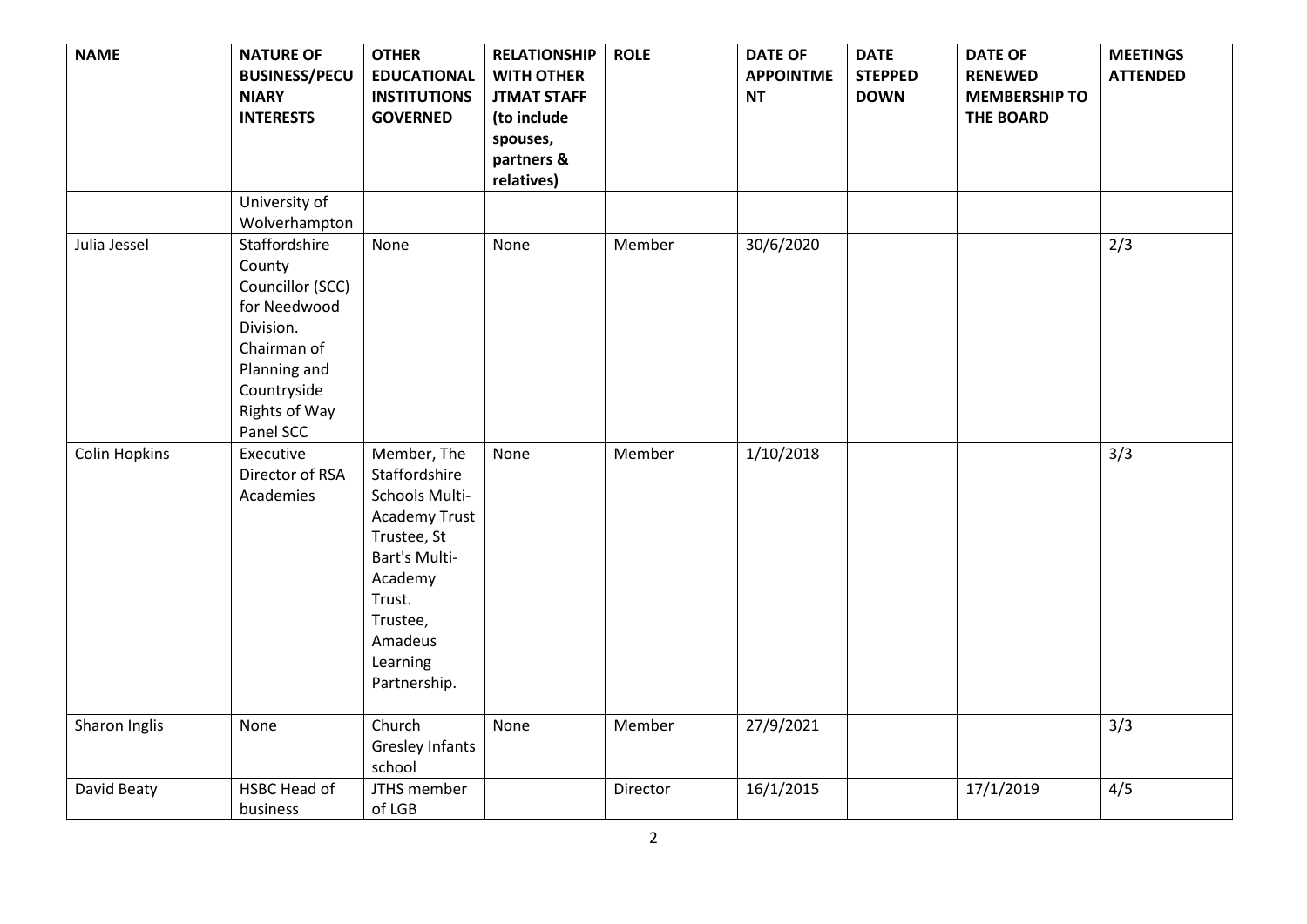| <b>NAME</b>        | <b>NATURE OF</b><br><b>BUSINESS/PECU</b><br><b>NIARY</b><br><b>INTERESTS</b>                                                                                                        | <b>OTHER</b><br><b>EDUCATIONAL</b><br><b>INSTITUTIONS</b><br><b>GOVERNED</b>          | <b>RELATIONSHIP</b><br><b>WITH OTHER</b><br><b>JTMAT STAFF</b><br>(to include<br>spouses,<br>partners &<br>relatives) | <b>ROLE</b> | <b>DATE OF</b><br><b>APPOINTME</b><br><b>NT</b> | <b>DATE</b><br><b>STEPPED</b><br><b>DOWN</b> | <b>DATE OF</b><br><b>RENEWED</b><br><b>MEMBERSHIP TO</b><br><b>THE BOARD</b> | <b>MEETINGS</b><br><b>ATTENDED</b> |
|--------------------|-------------------------------------------------------------------------------------------------------------------------------------------------------------------------------------|---------------------------------------------------------------------------------------|-----------------------------------------------------------------------------------------------------------------------|-------------|-------------------------------------------------|----------------------------------------------|------------------------------------------------------------------------------|------------------------------------|
|                    | banking UK.<br>Company<br>Director of SAS<br>Sunig SV<br>Resolution<br>Service<br>appointed<br>member                                                                               |                                                                                       |                                                                                                                       |             |                                                 |                                              |                                                                              |                                    |
| <b>Gary Evans</b>  | None                                                                                                                                                                                | None                                                                                  | None<br>1 child at JTFS<br>1 child at<br>Rykneld<br>Primary                                                           | Director    | 12/7/2021                                       |                                              |                                                                              | 5/5                                |
| Angela Grandfield  | Employee of<br>Shire Oak<br>Academy (The<br>Mercian Trust).<br>Spouse CEO of<br>Greywood<br>Trust, Lichfield.<br>Sister-in-law<br>Chair of John<br><b>Taylor Free</b><br>School LGB | Governor-<br><b>Yoxall St</b><br>Peters<br>Governor-<br>Castlefort<br>J.M.I., Walsall | Sister-in-law<br>of a JTFS<br>Governor                                                                                | Director    | 1/5/2016                                        | 25/2/2021                                    | 2/5/2020                                                                     |                                    |
| <b>Tim Hopkins</b> | Employee of<br><b>Humpty Dumpty</b><br>Day Nurseries<br>who operate<br>OOSC on three                                                                                                | Governor-<br>Thomas<br><b>Russell Infants</b><br>School                               | None                                                                                                                  | Director    | 1/4/2016                                        |                                              | 2/4/2020                                                                     | 5/5                                |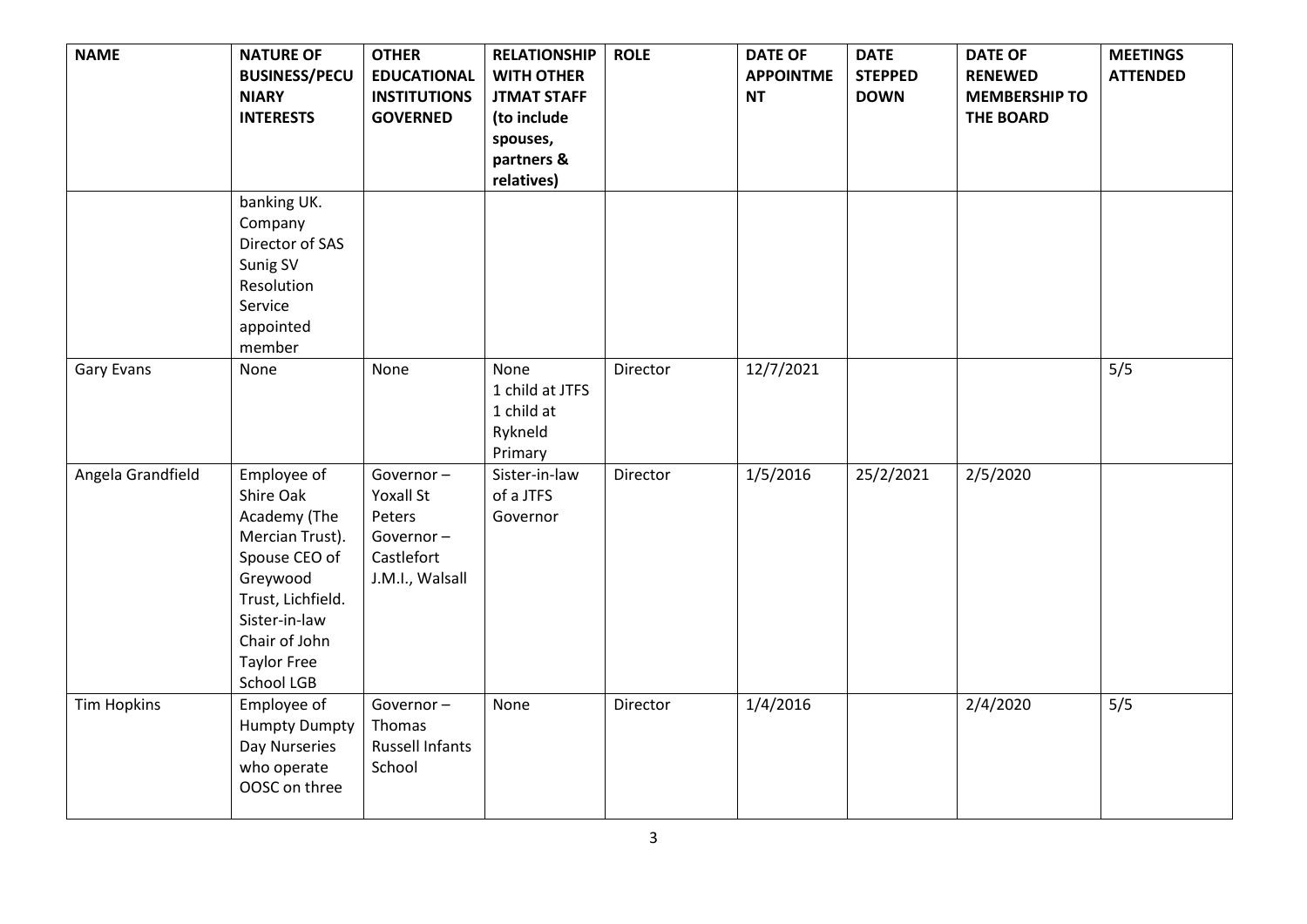| <b>NAME</b>        | <b>NATURE OF</b><br><b>BUSINESS/PECU</b><br><b>NIARY</b><br><b>INTERESTS</b>                                                                                           | <b>OTHER</b><br><b>EDUCATIONAL</b><br><b>INSTITUTIONS</b><br><b>GOVERNED</b>                                         | <b>RELATIONSHIP</b><br><b>WITH OTHER</b><br><b>JTMAT STAFF</b><br>(to include<br>spouses,<br>partners &<br>relatives) | <b>ROLE</b>                           | <b>DATE OF</b><br><b>APPOINTME</b><br><b>NT</b> | <b>DATE</b><br><b>STEPPED</b><br><b>DOWN</b> | <b>DATE OF</b><br><b>RENEWED</b><br><b>MEMBERSHIP TO</b><br><b>THE BOARD</b> | <b>MEETINGS</b><br><b>ATTENDED</b> |
|--------------------|------------------------------------------------------------------------------------------------------------------------------------------------------------------------|----------------------------------------------------------------------------------------------------------------------|-----------------------------------------------------------------------------------------------------------------------|---------------------------------------|-------------------------------------------------|----------------------------------------------|------------------------------------------------------------------------------|------------------------------------|
|                    | MAT school<br>sites.<br>Employer is a<br>Governor at St<br>Peters School,<br>Yoxall.<br>Trustee for the<br><b>British</b><br>Association for<br><b>Early Education</b> |                                                                                                                      |                                                                                                                       |                                       |                                                 |                                              |                                                                              |                                    |
| Amanda Lee         | None                                                                                                                                                                   | None                                                                                                                 | None                                                                                                                  | Director                              | 16/1/2015                                       |                                              | 17/1/2019                                                                    | 4/5                                |
| <b>Gareth Moss</b> | Worcestershire<br>Children First,<br><b>CIPFA Business</b><br>Limited, CIPFA<br>C.Co Ltd, IPF<br>Limited and<br><b>CIPFA</b><br>Consultancy for<br>Health Ltd          | None                                                                                                                 | None                                                                                                                  | Member and<br>Director<br>Chair JTMAT | 16/1/2015                                       |                                              | 17/1/2019                                                                    | 5/5                                |
| Barbara Richardson | None                                                                                                                                                                   | Chair -<br>Sudbury<br><b>Primary School</b><br>Trustee -<br>Chair of John<br><b>Taylor High</b><br><b>School LGB</b> | None                                                                                                                  | Director                              | 16/1/2015                                       | 31/8/2021                                    | 17/1/2019                                                                    |                                    |
| Anthony Stainer    | None                                                                                                                                                                   | None                                                                                                                 | None                                                                                                                  | Director                              | 16/12/2019                                      |                                              |                                                                              | 5/5                                |